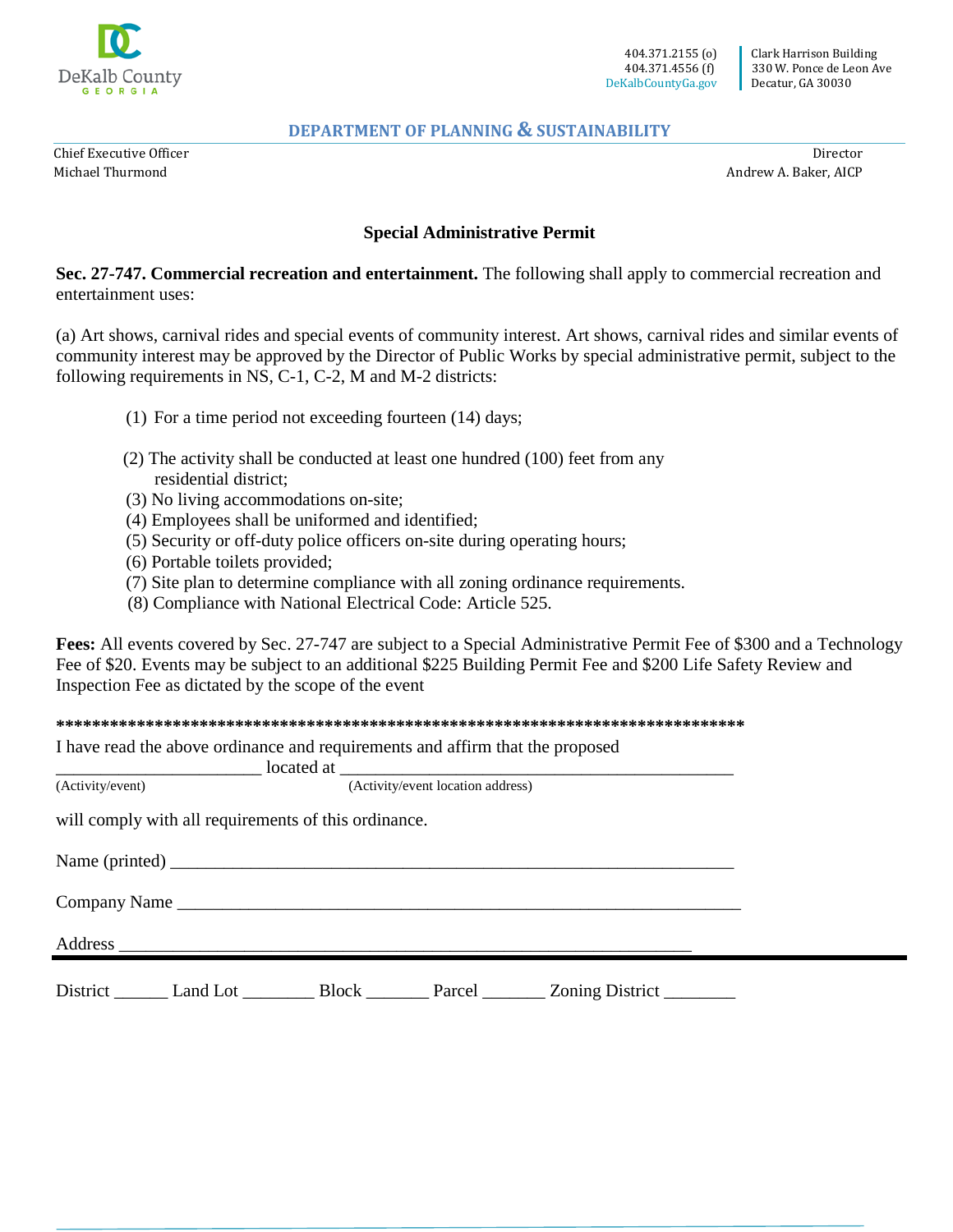

| Permit Time Period: |  |
|---------------------|--|
| Approved/Denied     |  |

# **Special Administrative Permit**

**Sec. 27-768. - Places of worship, convents; monasteries; temporary religious meetings; general requirements.**  The following subsections shall apply to places of worship, convents and monasteries and their related uses, as defined within this Code:

(a) When located in a residential district, any building or structure established in connection with places of worship, monasteries or convents shall be located at least seventy-five (75) feet from any property line, except where the adjoining property is zoned for nonresidential use, the setback for any building or structure shall be no less than twenty (20) feet for a side-yard and no less than thirty (30) feet for a rear-yard.

(b) When located in a residential district, the required setback from any property line that adjoins a street right-of-way shall be the front-yard setback for the applicable residential district.

(c) When located in a residential district, the parking areas and driveways for any such uses shall be located at least twenty (20) feet from the boundaries of any property line, with a visual screen, e.g., a six-foot fence or sufficient vegetation established within that area.

(d) Places of worship, convents and monasteries in residential districts shall be located on a minimum lot area of three (3) acres and shall have frontage of at least one hundred (100) feet along a public street.

(e) Places of worship, convents and monasteries in residential districts shall be located only on a major or minor thoroughfare.

(f) The establishment of sites and tents for temporary religious meetings requires the grant of a special administrative permit by the director of planning. Such tents or sites for any specific location may not be used for a cumulative period of more than fourteen (14) days during any calendar year.

(g) Any uses, buildings or structures operated by a place of worship that are not specifically included within the definition of place of worship must fully comply with the applicable zoning district regulations, including, but not limited to, any requirement for a special land use permit.

(h) Any use, building or structure operated by a place of worship that is included within the definition of a place of worship must comply with the applicable supplemental regulations found in sections 27-731 through 27-792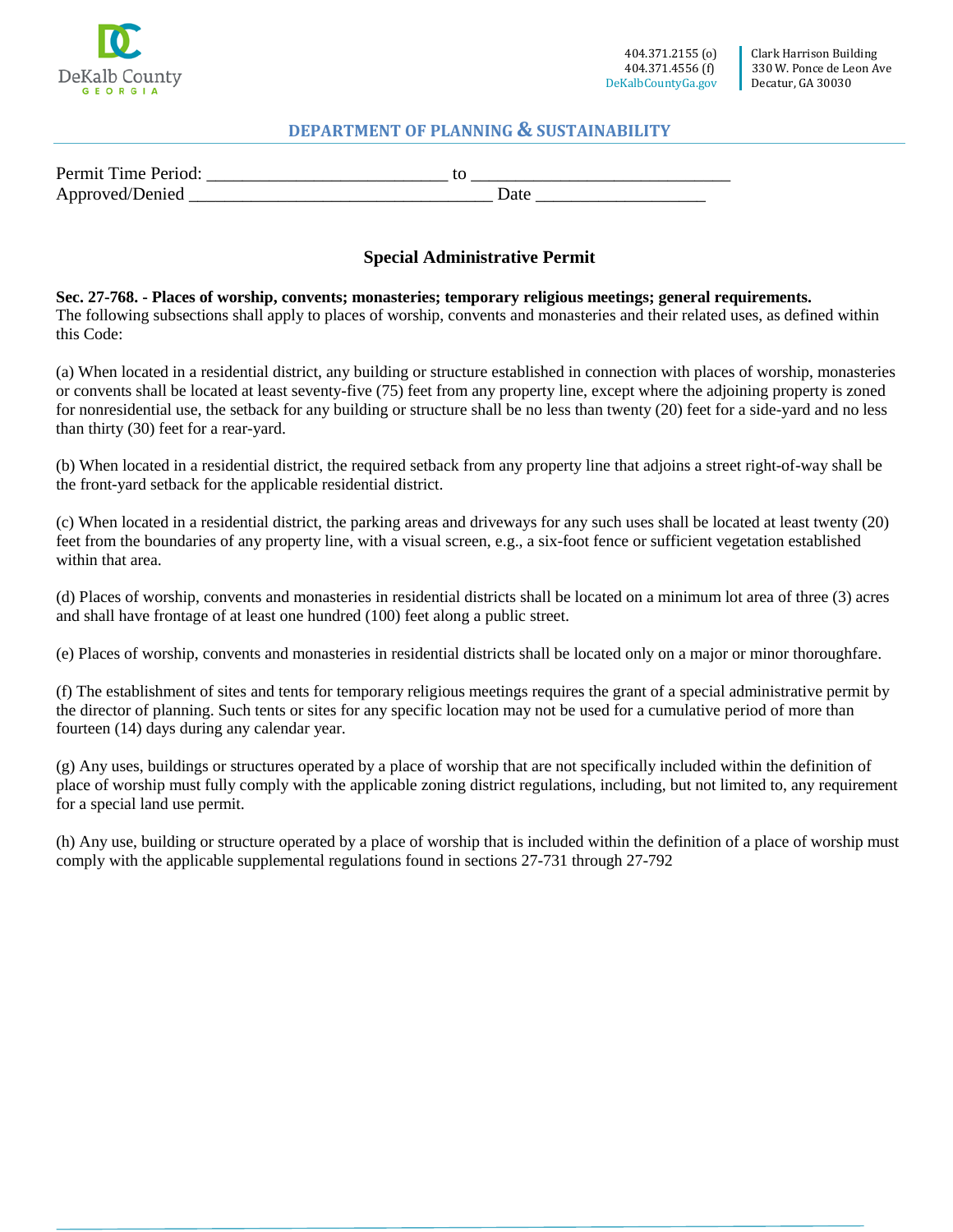

#### **Special Administrative Permit**

**Sec. 27-768. - Places of worship, convents; monasteries; temporary religious meetings; general requirements.** The following subsections shall apply to places of worship, convents and monasteries and their related uses, as defined within this Code:

(i) Any place of worship, convent or monastery located on a street other than a major or minor thoroughfare shall be a legal nonconforming use if constructed pursuant to a development permit issued between July 30, 1970 and April 13, 1999. (j) Subsections (d) and (e), above, shall only apply to places of worship, convents and monasteries developed or established after July 29, 1970.

**Fees:** All events covered by Sec. 27-768 are subject to a Special Administrative Permit Fee of \$300 and a Technology Fee of \$20. Events may be subject to an additional \$225 Building Permit Fee and \$200 Life Safety Review and Inspection Fee as dictated by the scope of the event

**\*\*\*\*\*\*\*\*\*\*\*\*\*\*\*\*\*\*\*\*\*\*\*\*\*\*\*\*\*\*\*\*\*\*\*\*\*\*\*\*\*\*\*\*\*\*\*\*\*\*\*\*\*\*\*\*\*\*\*\*\*\*\*\*\*\*\*\*\*\*\*\*\*\*\*\*\*** 

I have read the above ordinance and requirements and affirm that the proposed

|                                                                                                | (Activity/event) (Activity/event location address) |  |  |  |  |
|------------------------------------------------------------------------------------------------|----------------------------------------------------|--|--|--|--|
| will comply with all requirements of this ordinance.                                           |                                                    |  |  |  |  |
|                                                                                                |                                                    |  |  |  |  |
| Company Name                                                                                   |                                                    |  |  |  |  |
|                                                                                                |                                                    |  |  |  |  |
| District _______ Land Lot __________ Block _________ Parcel ________ Zoning District _________ |                                                    |  |  |  |  |
|                                                                                                |                                                    |  |  |  |  |
|                                                                                                |                                                    |  |  |  |  |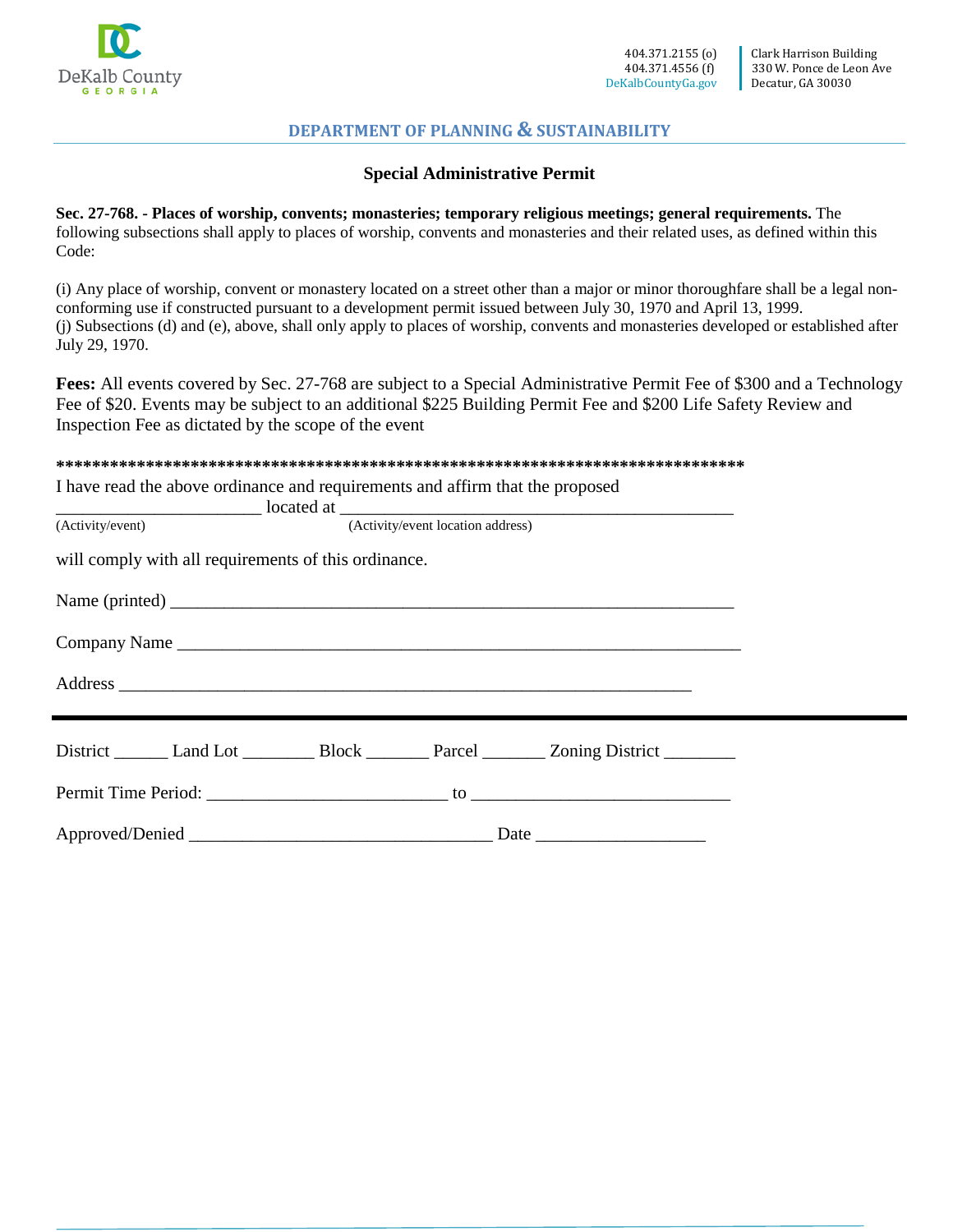

# **Special Administrative Permit**

**Sec. 27-768. - Places of worship, convents; monasteries; temporary religious meetings; general requirements.** The following subsections shall apply to places of worship, convents and monasteries and their related uses, as defined within this Code: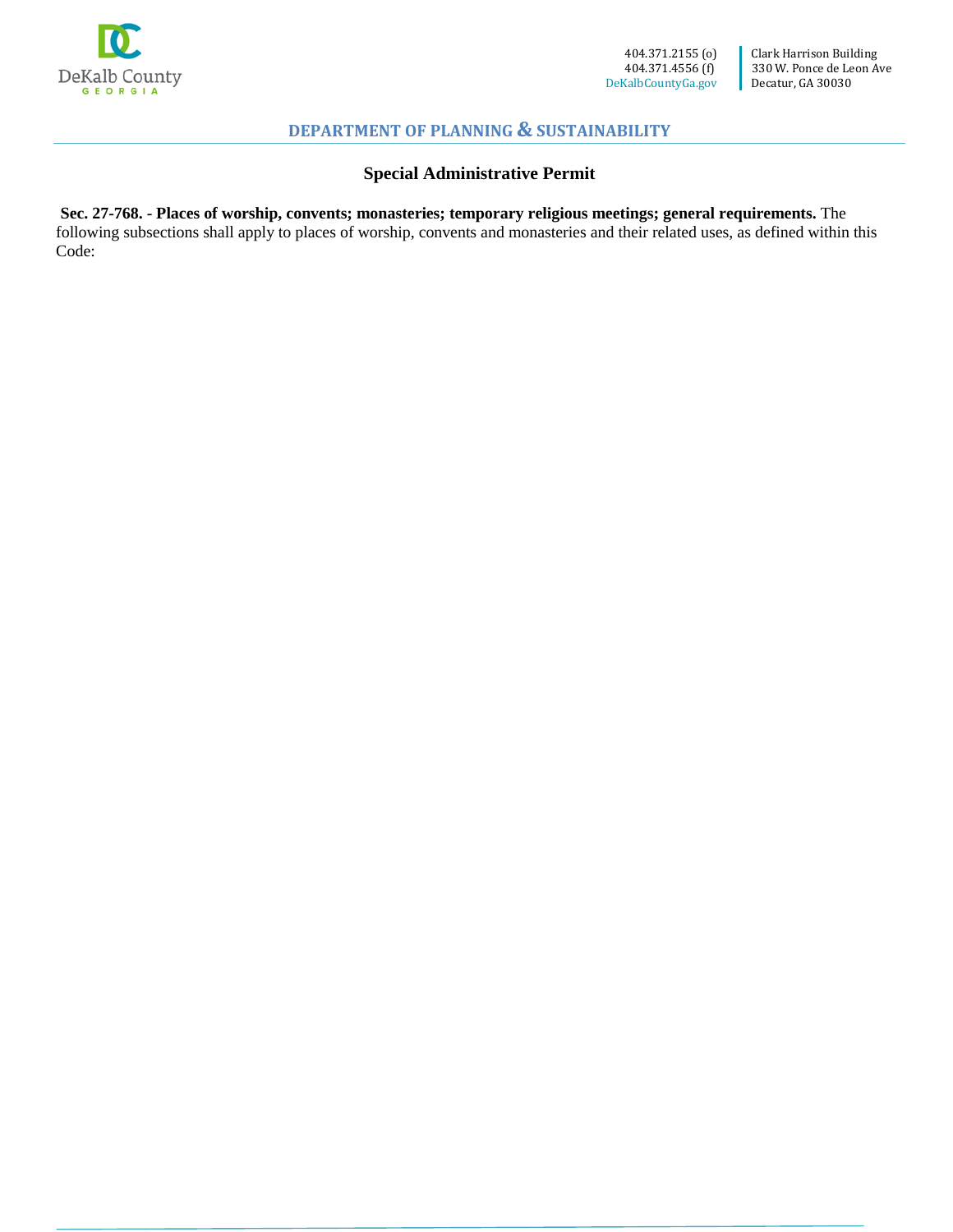

# **REQUIRED ITEMS for TENTS, CANOPIES & OTHER MEMBRANE STRUCTURES PLAN SUBMITTAL for FIRE MARSHAL REVIEW**

To facilitate review and approval:

 $\Box$  Plans must bear seal of currently GEORGIA licensed Architect and/or Engineer

(See OCG 43-4-14 or 43-15-24 for additional information).

 $\Box$  Plans must be collated to standard architectural scale (preferably 1/8" = 1' or

Larger), on MINIMUM 17"x 22" (Engineering or ANSI-C Size) sheets of paper.

 $\Box$  There must be two (2) sets of architectural plans which consist of architectural, mechanical,

Site, plumbing and electrical drawings. Fire protection systems require separate permitting by submittal of three (3) complete sets of plans.

 $\Box$  Plans shall be accompanied by one copy of specifications.

 $\Box$  Contractors for project must be currently GEORGIA licensed (low-voltage or fire

Suppression hood, sprinkler) and must submit individual fire alarm or fire suppression system designs for review.

 $\Box$  The plans shall indicate ALL CODES and STANDARDS used in design.

(Ex: "This facility was designed in accordance with 2012 NFPA 101- Life Safety Code"; or

"This facility was designed in accordance with 2012 International Fire Code include those found in 120-3-3 effective 1/31/2014, 120-3-20 effective 2012 and DeKalb County Ordinance 4/2005.

Codes currently enforced by DeKalb County Fire Marshal's Office:

NFPA 101, Life Safety Code, 2012 Edition\*

 $\Box$  The plan shall include manufacturer's installation instructions for Equipment, including equipment descriptions, applications, and Limitations of listing.

When applicable, the following items that pertain to the facility design MUST BE SHOWN on the drawings (see 2012 NFPA 101:11.11 and 2012 NFPA 102):

\_\_\_\_1) Name of owner and/or occupant

\_\_\_2) Location, including proper street address (is membrane connected to building and if applicable show building cross section (drawing of outside of building) with elevation(s) related to Grade.)

\_\_\_3) Dimension of membrane (Size and height including square footage including type seating and seating arrangements)

\_\_\_4) Site plan showing relative elevations and illustrating driveways, fire department access roads, Parking, handicap parking, proximity of structure to other structures, distance of structure